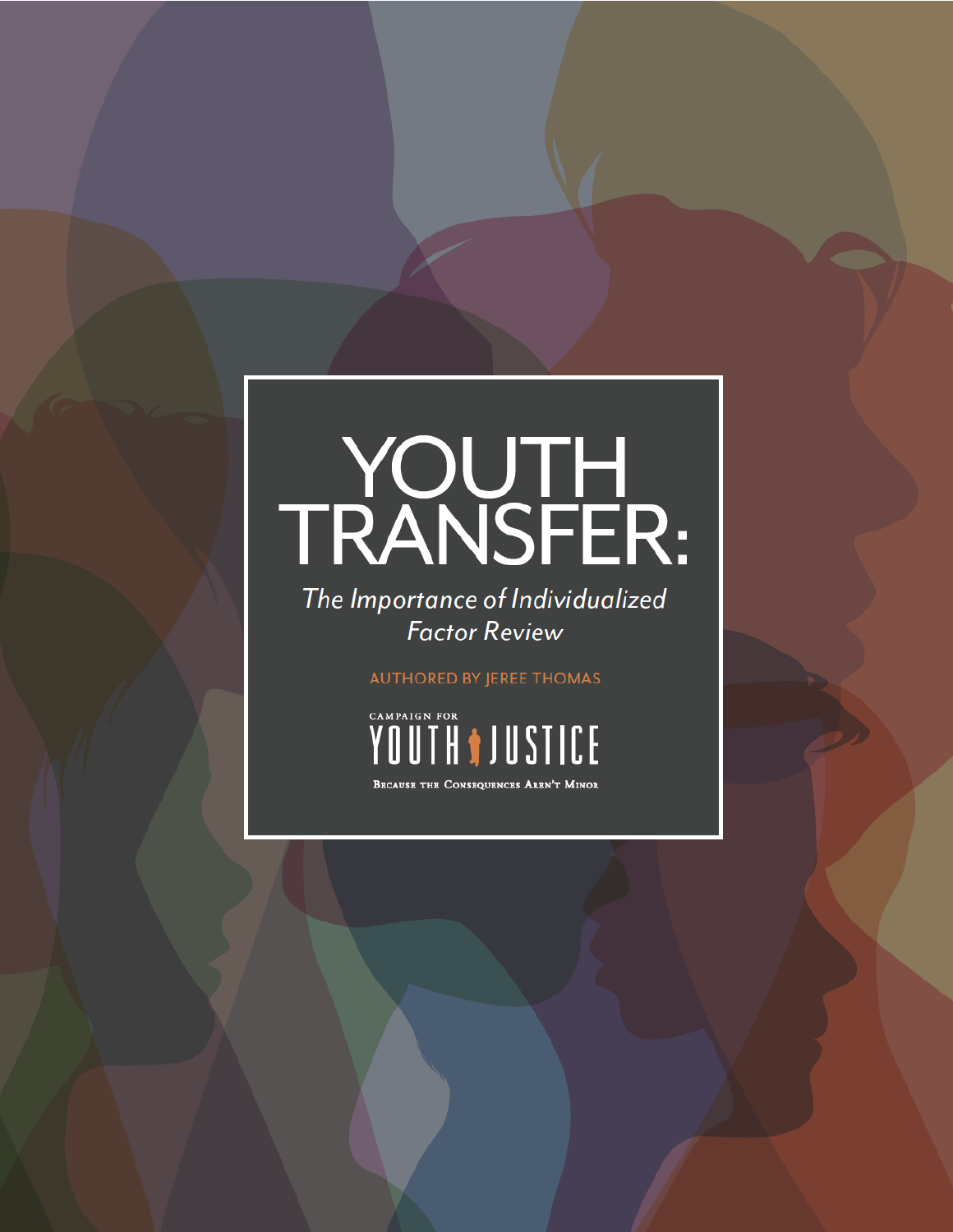

BECAUSE THE CONSEQUENCES AREN'T MINOR

**The Campaign for Youth Justice** (CFYJ) is a national initiative focused on the removal of youth under 18 from the adult criminal justice system. The Campaign works with youth, families, legislators and system stakeholders to create more developmentally appropriate ways to hold youth accountable for their actions, while eliminating the harms associated with exposure to adult courts, jails, and prisons.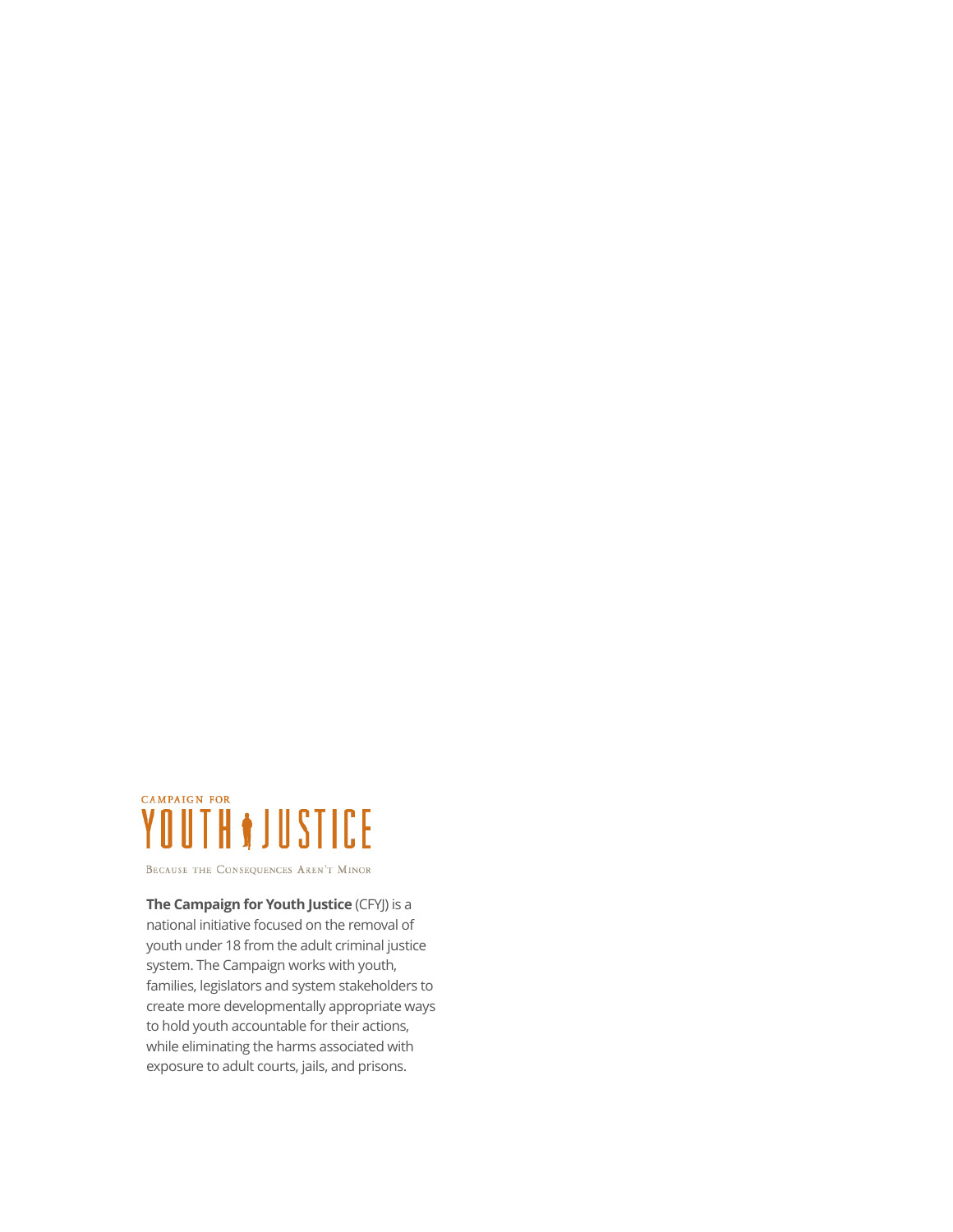# YOUTH TRANSFER: *The Importance of Individualized Transfer Review*

### **CONTENTS**

| 1   YOUTH IN ADULT COURTS, JAILS AND PRISONS                       | 4                 |
|--------------------------------------------------------------------|-------------------|
| A. Youth Safety                                                    | 4                 |
| <b>B. Public Safety</b>                                            | 5                 |
| C. Transfer Considerations: Individual Factors                     | 5                 |
| D. Transfer Considerations: Systemic Factors                       | 6                 |
| PROSECUTORIAL FACTORS<br>2 L                                       | 8                 |
| A. Juvenile Transfer Factors considered by U.S. Attorneys          | 8                 |
| <b>B. Nebraska Direct File Statute</b>                             | 8                 |
| C. Juvenile Transfer Factors Considered by New Jersey Prosecutors  | 9                 |
| D. Transfer Factors Considered by California Juvenile Court Judges | 10                |
| <b>3   POLICY RECOMMENDATIONS</b>                                  | $12 \overline{ }$ |
| A. For Prosecutors                                                 | $12 \overline{ }$ |
| B. For Juvenile Court Judges                                       | 12                |
| <b>ENDNOTES</b>                                                    | 13                |
| <b>ACKNOWLEDGEMENTS</b>                                            | 15                |

#### **FIGURES**

| Figure A: Safety Statistics for Youth in Adult Jails and Prisons               |    |
|--------------------------------------------------------------------------------|----|
| Figure B: Critical Individual Transfer Factors                                 | 5. |
| Figure C: Youth Transfer Racial Disparity Nationally (2014)                    | 6. |
| Figure D: Youth Transfer Racial Disparity in Missouri (2016)                   | 6. |
| Figure E: Direct File Racial Disparity in Florida & Arizona (2016)             |    |
| Figure F: Timeline of Youth Transfer-Related Policies Referenced in this Brief |    |
|                                                                                |    |

Download a PDF copy of this brief at *[campaignforyouthjustice.org](http://www.campaignforyouthjustice.org)*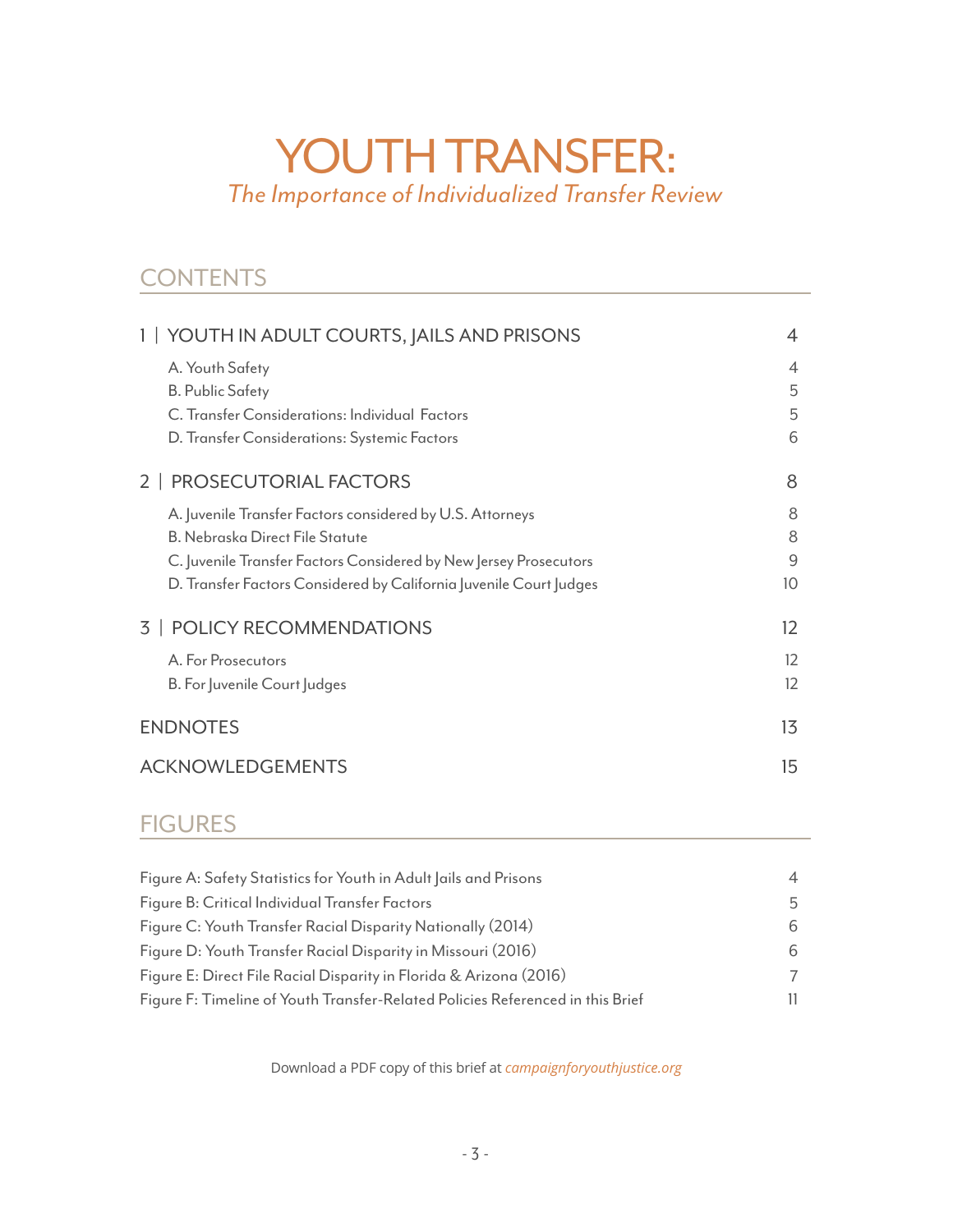# <span id="page-3-1"></span>**1** | YOUTH IN ADULT COURTS, JAILS AND PRISONS

#### <span id="page-3-2"></span>**A. Youth Safety**

<span id="page-3-4"></span><span id="page-3-3"></span>In 2012, the Attorney General's National Task Force on Children Exposed to Violence recommended to prosecutors "[w]henever possible, prosecute young offenders in the juvenile justice system instead of transferring their cases to adult courts." The research supporting this recommendation is clear that youth have unique needs that require a specialized justice system equipped to handle those needs.<sup>2</sup> When judges or prosecutors transfer youth to the adult criminal justice system, the lifelong collateral consequences of that placement affect both the youth, and their communities. Youth prosecuted as adults are more likely to die from suicide than any other cause while incarcerated in adult jails and prisons.<sup>3</sup> While the juvenile suicide rate in 2014 for the general population aged 10-17 is on average 4.04 youth per 100,000,<sup>4</sup> and generally remains level in juvenile facilities,<sup>5</sup> the suicide rate for youth under 18 in adult jails is 36 youth per 100,000[,](#page-12-5) nine times the rate of their peers.<sup>[6](#page-12-6)</sup>

<span id="page-3-8"></span><span id="page-3-7"></span>*The Prison Rape Elimination Act of 2003 (PREA)*, specifically acknowledges the security challenges of incarcerating youth in adult facilities, citing that juveniles are five times more likely to be victimized in an adult facility than in a juvenile facility.<sup>7</sup> (See Figure A)



<span id="page-3-9"></span><span id="page-3-6"></span><span id="page-3-5"></span><span id="page-3-0"></span>*Figure A: Safety Statistics for Youth in Adult Jails and Prisons*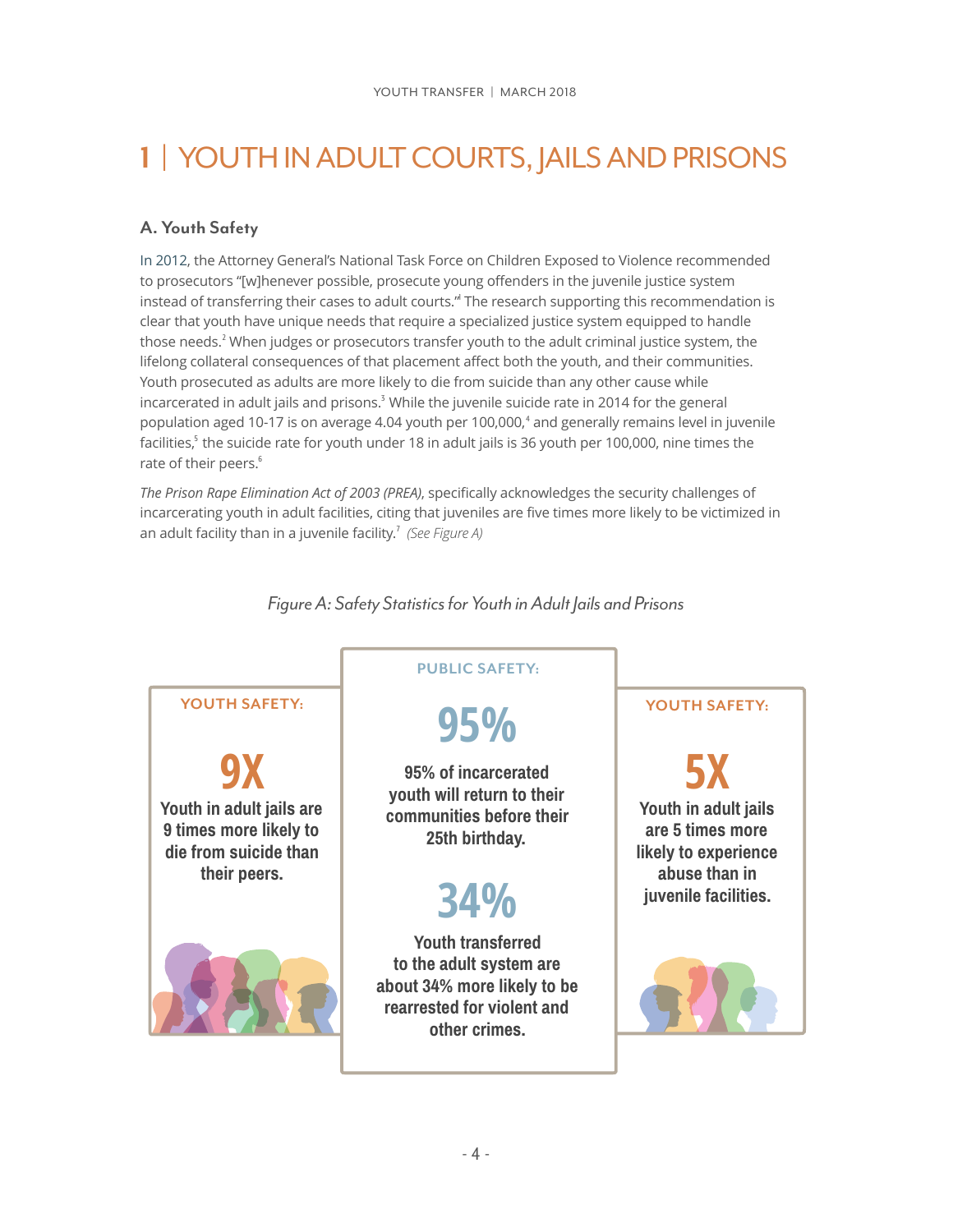#### <span id="page-4-1"></span>**B. Public Safety**

<span id="page-4-3"></span>Sentencing youth to serve their time in adult facilities is not only a risk to youth, but also to their communities. Ninety-five percent of incarcerated youth will return to their communities before their 25th birthday; therefore, the experience and rehabilitative services they receive in their youth and young adulthood are critical to public safety.<sup>8</sup> Unfortunately, few youth in adult jails and prisons have access to any developmentally appropriate rehabilitative services. Beyond services, adult facilities' staffing ratios, visitation policies, and physical infrastructure are designed for security and punishment, not for the rehabilitation of children. As a result, youth transferred from the juvenile system to the adult system are about 34% more likely to be re-arrested for violent or other crimes than their peers.<sup>9</sup> Given these undesirable outcomes for youth and their communities, the former Attorney General's recommendation to keep youth in the juvenile justice system whenever possible is an important one for prosecutors and judges to consider. *(See Figure A)* 

#### <span id="page-4-4"></span><span id="page-4-2"></span>**C. Transfer Considerations: Individual Factors**

If a judge or prosecutor is considering transfer of a juvenile to the adult system, that decision should be rare and weighted heavily by the individual needs of that young person, not just the factors that surround the nature of the arresting offense. In states across the country, judges and prosecutors are considering a variety of factors in their transfer decisions. Most statutory transfer factors are limited to judicial transfer and reverse waiver by judges. However, prosecutors should consider judicial transfer factors in developing arguments, policies, and procedures for or against transfer.

Some critical individual transfer factors include age, maturity, mental health status, presence of an intellectual/emotional/physical disability, substance abuse history, exposure to trauma, family and/or community supports available, access to rehabilitative programming, and exhaustion of rehabilitative juvenile programs. Prosecutors should consider these factors in addition to traditional factors that focus on the nature of the offense, the extent of the harm caused by the offense, and the youth's history in the juvenile justice system. *(See Figure B)* 



#### <span id="page-4-0"></span>*Figure B: Critical Individual Transfer Factors*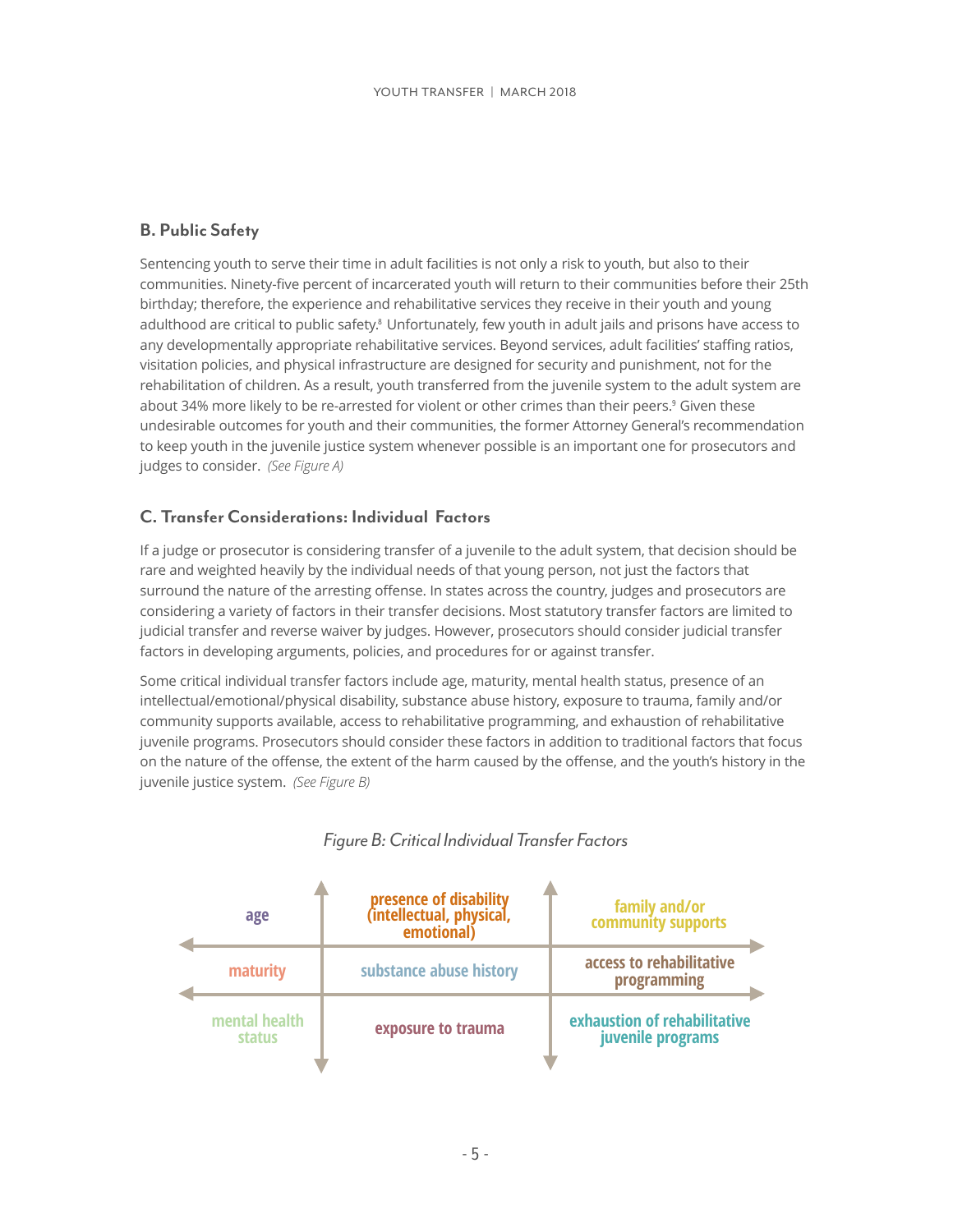#### <span id="page-5-2"></span>**D. Transfer Considerations: Systemic Factors**

There are also systemic factors that both judges and prosecutors should consider specifically to mitigate racial and ethnic disparities and disproportionality that exists in transfer. In 2014, Black youth were 14% ofthe youth population nationally,<sup> $10$ </sup> 35.9% of the juvenile delinguency cases,<sup> $11$ </sup> and 52.5% of youth transferred to the adult system by juvenile court judges. This is the highest percentage in nearly 30 years ofdata collection.<sup>12</sup> (See Figure C)

<span id="page-5-5"></span>This disproportionality exists on a state-level as well. Even though **Missouri** is one of the only states that requires the consideration of racial disparities when their juvenile court judges consider transfer, racial disparities and disproportionality persist. In 2016, Black youth were approximately 15% of the youth population,<sup>13</sup>but 71.7% of the youth transferred by juvenile court judges.<sup>14</sup> (See Figure D)



#### <span id="page-5-7"></span><span id="page-5-6"></span><span id="page-5-4"></span><span id="page-5-3"></span><span id="page-5-0"></span>*Figure C: Youth Transfer Racial Disparity Nationally (2014)*

<span id="page-5-1"></span>*Figure D: Youth Transfer Racial Disparity in Missouri (2016)*

| <b>MO Youth Population</b>                     | 15% Black | 85% White/Other |                 |
|------------------------------------------------|-----------|-----------------|-----------------|
| <b>MO Youth Transferred</b><br>to Adult System |           | 72% Black       | 28% White/Other |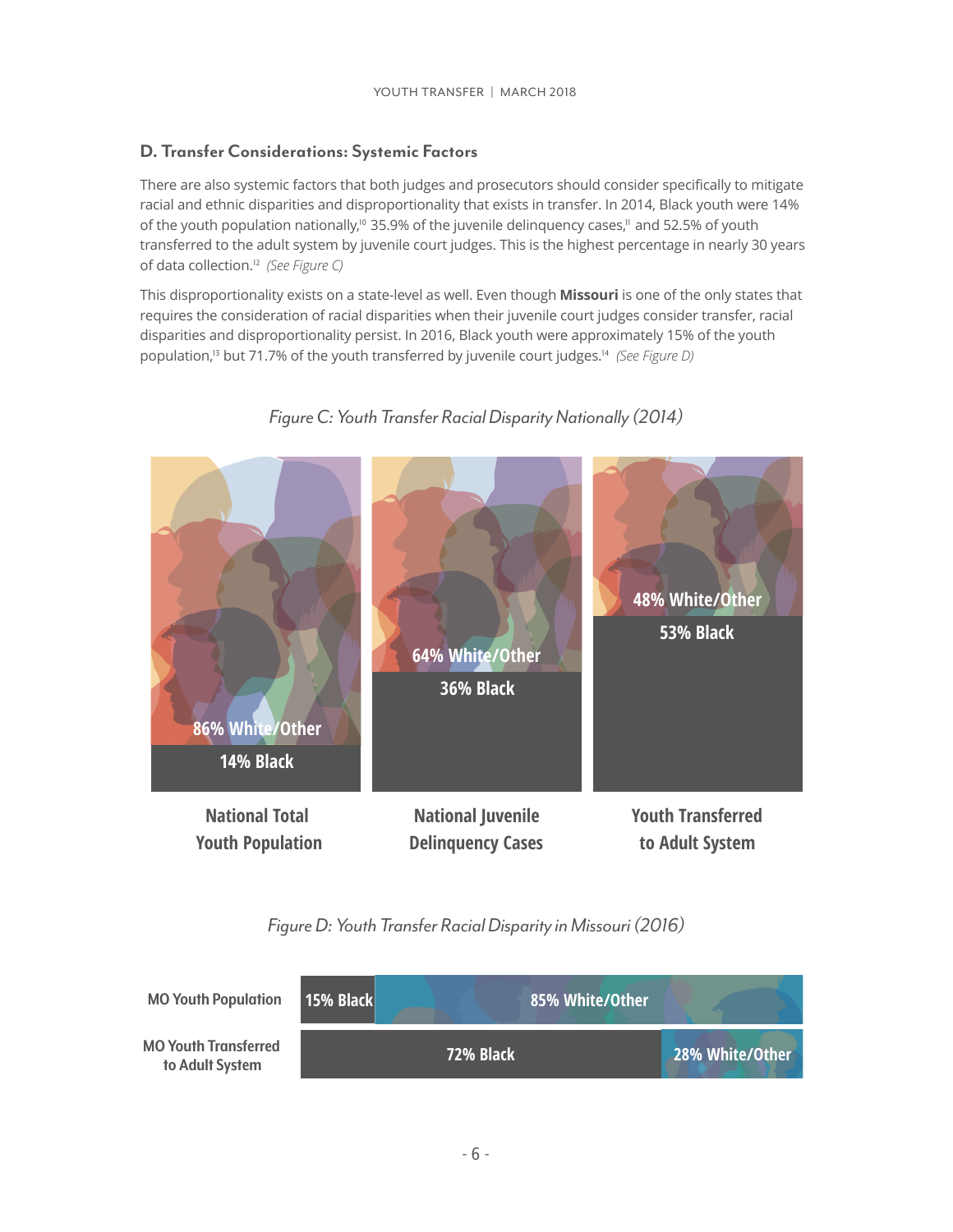Racial and ethnic disparities and disproportionality persist in prosecutorial direct file as well. In 2016, before **California** ended direct file, the Center on Juvenile and Criminal Justice (CJCJ), along with the W. Haywood Burns Institute, and the National Center for Youth Law released a report highlighting that while the number of prosecutorial direct files were decreasing, the rate of direct file for Black youth was 11.3 times the rate of their White peers.<sup>[15](#page-12-15)</sup>

<span id="page-6-1"></span>Similarly, in 2017, the **Florida** Legislature Office of Program Policy Analysis & Government Accountability (OPPAGA) released a report on direct file. Black youth were 67.7% of the youth with prior adjudications who were direct filed by the discretion of a prosecutor, but they made up only 20% of the youth population in Florida in 2016[.](#page-12-16)<sup>16</sup>

This trend continues in **Arizona**, where Black youth were 5% of the youth population, but 23% of the youth direct filed in 2016.<sup>[17](#page-13-0)</sup> Comparatively, in 2006, Black youth were 4% of the youth population and 16% of the youth direct filed in Arizona. *(See Figure E)*

**In 2016, before California ended direct file… the rate of direct file for Black youth was**

<span id="page-6-3"></span><span id="page-6-2"></span>**the rate of their White peers. 11.3X**



<span id="page-6-0"></span>

It is critical that judges and prosecutors consider these individual and systematic factors when determining whether to prosecute a youth as an adult. This brief includes transfer criteria considered by judges and prosecutors in three states and the U.S. Federal system. These statutes provide different models of individualized transfer considerations. An analysis follows each highlighted statute and the brief concludes with specific recommendations regarding transfer criteria.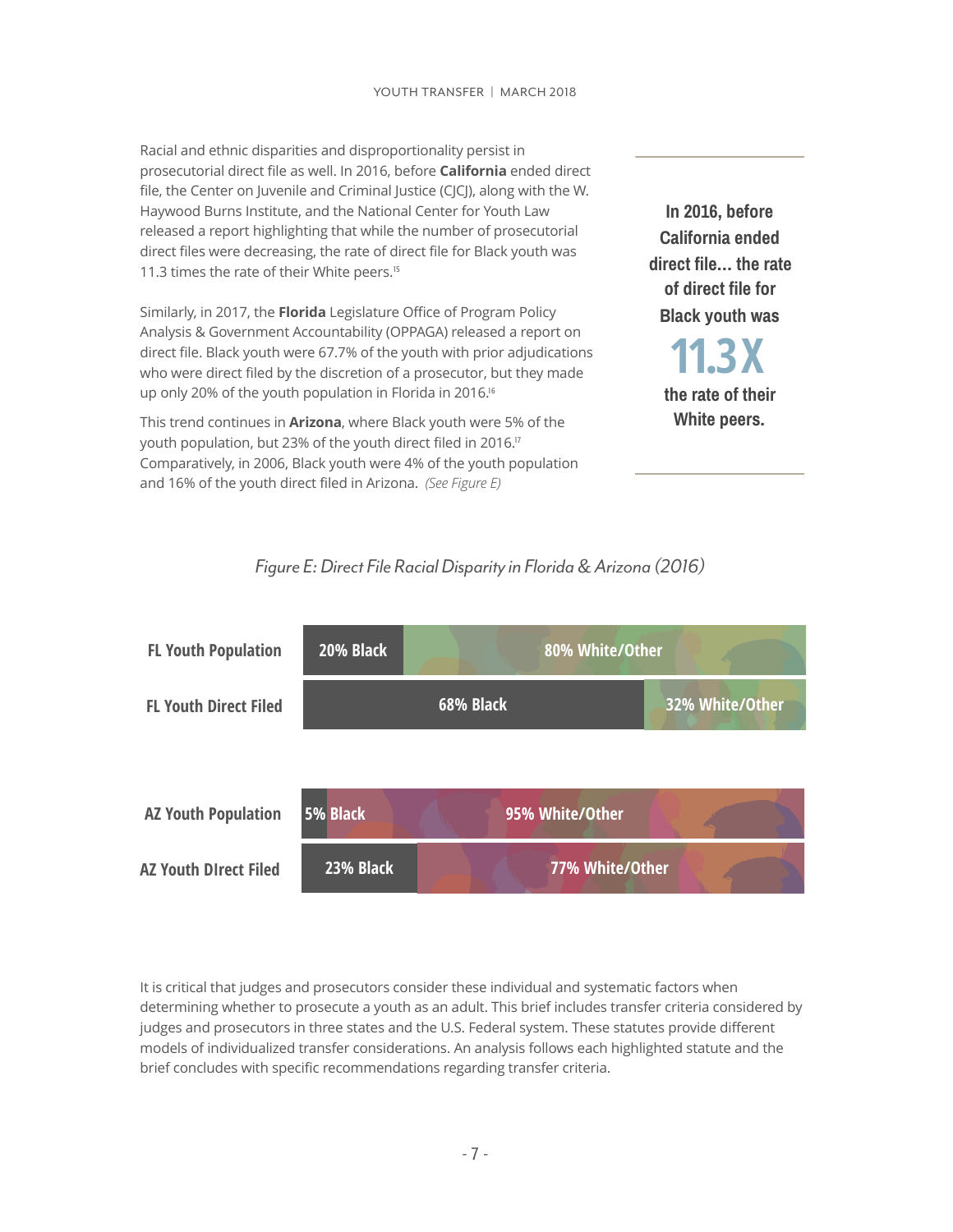# <span id="page-7-0"></span>**2** | PROSECUTORIAL FACTORS

#### <span id="page-7-1"></span>**A. Juvenile Transfer Factors considered by U.S. Attorneys**[18](#page-13-1)

The Criminal Resource Manual provided to U.S. Attorneys across the country recommends that AUSA's prepare a memorandum in support of a motion to transfer a juvenile to adult status. In the recommendations, the guidance is that the memorandum should address the factors that the court is required to consider in assessing whether a transfer would be in the interest of justice. These factors set forth in 18 U.S.C. § 5032, include:

<span id="page-7-3"></span>*[T]he age and social background of the juvenile. the nature of the alleged offense; the extent and nature of the juvenile's prior delinquency record; the juvenile's present intellectual development and psychological maturity; the nature of past treatment efforts and the juvenile's response to such efforts; the availability of programs designed to treat the juvenile's behavioral problems.* 

*ANALYSIS:* This excerpt from the Criminal Resource Manual for U.S. Attorneys outlines what federal prosecutors should include in their memorandums in support of a motion to transfer. Note that age, developmental and psychological maturity, and the availability of treatment programming for the youth are key factors in this guidance. With the exception of the nature of the alleged offense, all of the factors take an individualized look at the youth and their amenability to treatment in the juvenile system.

#### <span id="page-7-4"></span><span id="page-7-2"></span>**B. Nebraska Direct File Statute**<sup>[19](#page-13-2)</sup>

In 2015, Nebraska passed comprehensive juvenile justice reforms that included reforms to direct filing youth into the adult system. The statute reads:

*(1) The county attorney or city attorney, in making the determination whether to file a criminal charge, file a juvenile court petition, offer juvenile pretrial diversion or mediation, or transfer a case to or from juvenile court, and the juvenile court, county court, or district court in making the*  determination whether to transfer a case, shall consider: (a) The type of treatment such juvenile *would most likely be amenable to; (b) whether there is evidence that the alleged offense included violence; (c) the motivation for the commission of the offense; (d) the age of the juvenile and the ages and circumstances of any others involved in the offense; (e) the previous history of the juvenile, including whether he or she had been convicted of any previous offenses or adjudicated in juvenile court; (f) the best interests of the juvenile; (g) consideration of public safety; (h) consideration of the juvenile's ability to appreciate the nature and seriousness of his or her conduct; (i) whether the best interests of the juvenile and the security of the public may require that the juvenile continue in secure detention or under supervision for a period extending beyond his or her minority and, if so, the available alternatives best suited to this purpose; (j) whether the victim agrees to participate in mediation; (k) whether there is a juvenile pretrial diversion program established pursuant to sections [43-260.02](http://nebraskalegislature.gov/laws/statutes.php?statute=43-260.02) to [43-260.07](http://nebraskalegislature.gov/laws/statutes.php?statute=43-260.07); (l) whether the juvenile has been convicted of or has acknowledged unauthorized use or possession of a firearm; (m) whether a juvenile court order has been issued for the juvenile pursuant to section [43-2,106.03](http://nebraskalegislature.gov/laws/statutes.php?statute=43-2,106.03); (n) whether the juvenile is a criminal street gang member; and (o) such other matters as the parties deem relevant to aid in the decision.*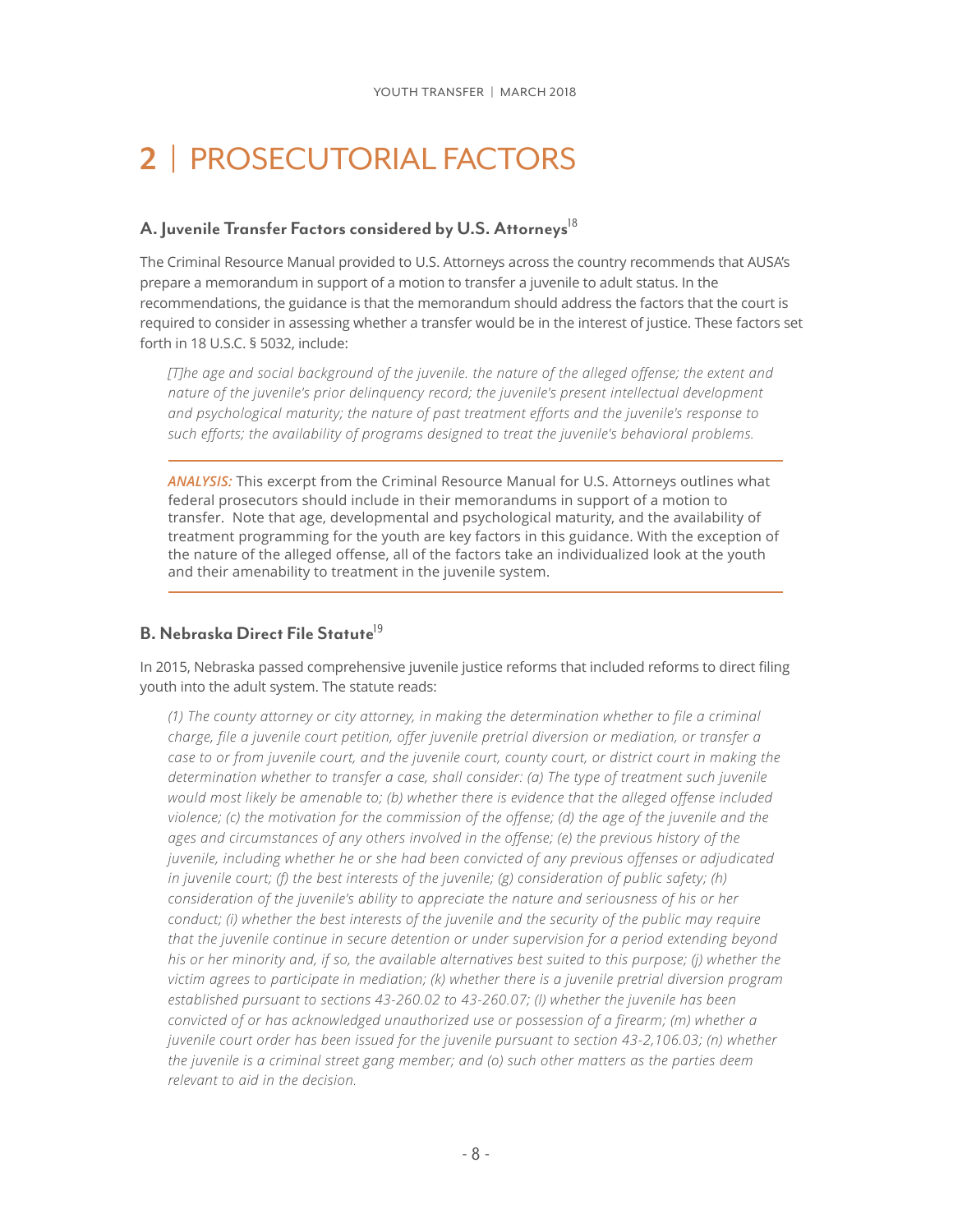*ANALYSIS:* Nebraska's statute highlights the consideration of alternatives to traditional justice system involvement for youth. Prosecutors and judges are required to consider alternatives to detention including juvenile pretrial diversion programs and mediation. The statute also emphasizes age, culpability, and the best interest of the youth, balanced with the best interest of the community's safety.

#### <span id="page-8-0"></span>**C. Juvenile Transfer Factors Considered by New Jersey Prosecutors**

In 2015, the New Jersey Legislature passed [S2003/A4299](http://www.njleg.state.nj.us/2014/Bills/PL15/89_.PDF), which created a list of factors that prosecutors must consider for the purposes of transferring a youth to the adult system. The following year in In re NH, the New Jersey Supreme Court interpreted the new law:

*The new waiver law codifies the factors that prosecutors must consider and requires them to submit a written statement of reasons that is reviewed for abuse of discretion. The statement of reasons should apply the factors to the individual juvenile and not simply mirror the statutory*  language in a cursory fashion. At the waiver hearing, the court must review whether the State *considered all eleven factors set forth in the statute, N.J.S.A. 2A:4A-26.1(b), and determine whether the prosecutor abused his discretion in considering [those] factors in deciding whether to seek a waiver, N.J.S.A. 2A:4A-26.1(c)(3). The court may deny a waiver motion if it is clearly convinced that the prosecutor abused his discretion. N.J.S.A. 2A:4A-26.1(c)(3). (pp. 7-13)* 

#### The bill language is as follows:

*(3) The court may deny a motion by the prosecutor to waive jurisdiction of a juvenile delinquency case if it is clearly convinced that the prosecutor abused his discretion in considering the following factors in deciding whether to seek a waiver:* 

*(a) The nature and circumstances of the offense charged;* 

*(b) Whether the offense was against a person or property, allocating more weight for crimes against the person;* 

- *(c) Degree of the juvenile's culpability;*
- *(d) Age and maturity of the juvenile;*

*(e) Any classification that the juvenile is eligible for special education to the extent this information is provided to the prosecution by the juvenile or by the court;* 

*(f) Degree of criminal sophistication exhibited by the juvenile;* 

*(g) Nature and extent of any prior history of delinquency of the juvenile and dispositions imposed for those adjudications;* 

*(h) If the juvenile previously served a custodial disposition in a State juvenile facility operated by the Juvenile Justice Commission, and the response of the juvenile to the programs provided at the facility to the extent this information is provided to the prosecution by the Juvenile Justice Commission;* 

*(i) Current or prior involvement of the juvenile with child welfare agencies;* 

*(j) Evidence of mental health concerns, substance abuse, or emotional instability of the juvenile to the extent this information is provided to the prosecution by the juvenile or by the court; and*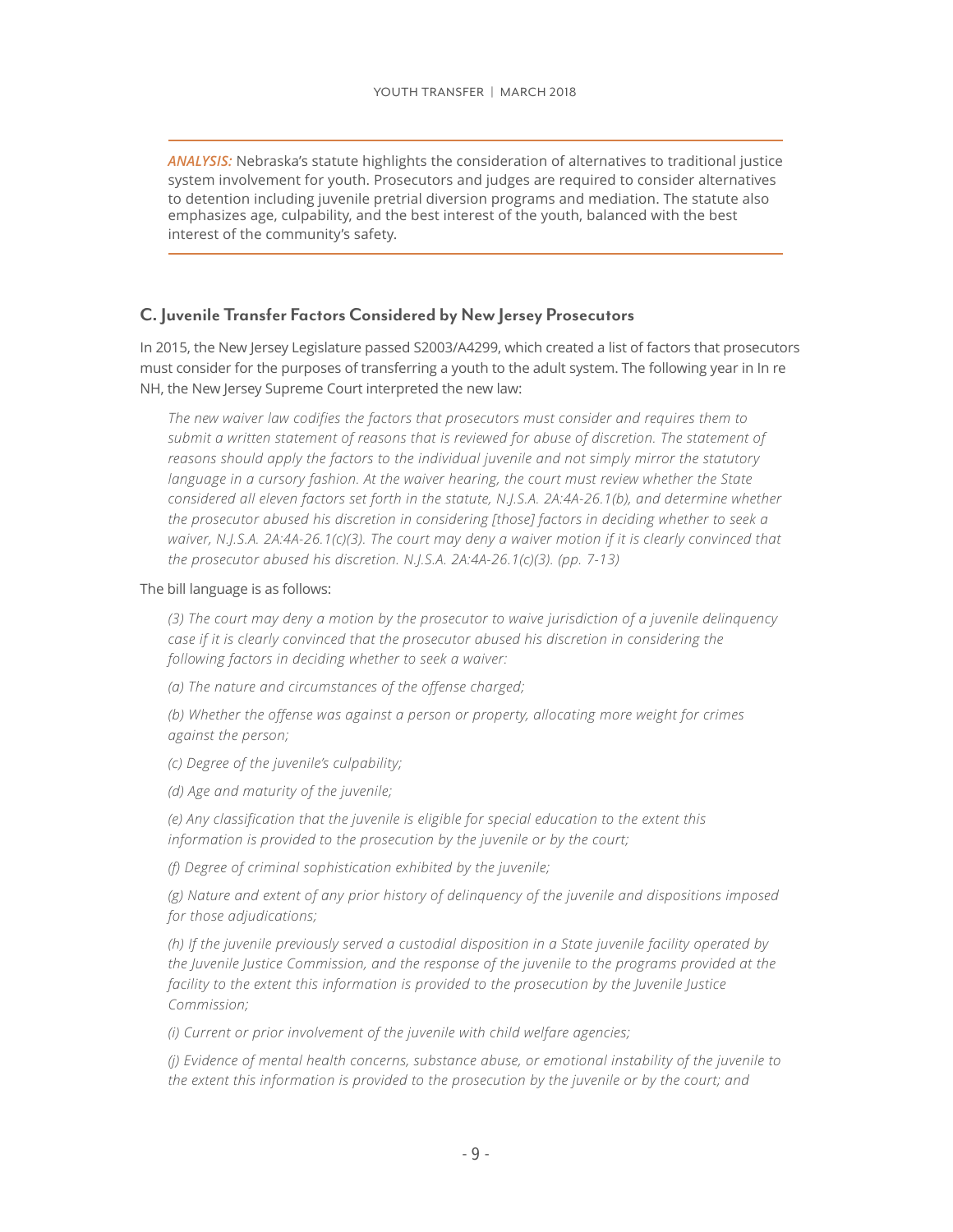*(k) If there is an identifiable victim, the input of the victim or victim's family.* 

*The Attorney General may develop for dissemination to the county prosecutors those guidelines or directives deemed necessary or appropriate to ensure the uniform application of this section throughout the State.*

<span id="page-9-1"></span>*ANALYSIS:* This statute and the New Jersey Supreme Court case interpreting the law, require prosecutors to conduct an individualized review of a youth, specifically mitigating factors such as their special education needs, mental health, substance abuse needs, age, maturity and culpability. It is also of note that prosecutors have to consider their prior involvement in the child welfare system. This specific factor is unique, but acts as an indicator for adverse childhood trauma in a child's family life that could affect their behavior.

#### <span id="page-9-0"></span>**D. Transfer Factors Considered by California Juvenile Court Judges** [20](#page-13-3)

In 2015, California revised the fitness criteria judges must consider before transferring youth to the adult system. The fitness requirements include:

*(2) Following submission and consideration of the report, and of any other relevant evidence that the petitioner or the minor may wish to submit, the juvenile court shall decide whether the minor should be transferred to a court of criminal jurisdiction. In making its decision, the court shall consider the criteria specified in subparagraphs (A) to (E). If the court orders a transfer of jurisdiction, the court shall recite the basis for its decision in an order entered upon the minutes. In any case in which a hearing has been noticed pursuant to this section, the court shall postpone the taking of a plea to the petition until the conclusion of the transfer hearing, and no plea that may have been entered already shall constitute evidence at the hearing.*

*(A) (i) The degree of criminal sophistication exhibited by the minor.* 

*(ii) When evaluating the criterion specified in clause (i), the juvenile court may give weight to any relevant factor, including, but not limited to, the minor's age, maturity, intellectual capacity, and physical, mental, and emotional health at the time of the alleged offense, the minor's impetuosity or failure to appreciate risks and consequences of criminal behavior, the effect of familial, adult, or peer pressure on the minor's actions, and the effect of the minor's family and community environment and childhood trauma on the minor's criminal sophistication.* 

*(B) (i) Whether the minor can be rehabilitated prior to the expiration of the juvenile court's jurisdiction.* 

*(ii) When evaluating the criterion specified in clause (i), the juvenile court may give weight to any relevant factor, including, but not limited to, the minor's potential to grow and mature.* 

*(C) (i) The minor's previous delinquent history.* 

*(ii) When evaluating the criterion specified in clause (i), the juvenile court may give weight to any relevant factor, including, but not limited to, the seriousness of the minor's previous delinquent history and the effect of the minor's family and community environment and childhood trauma on the minor's previous delinquent behavior.* 

*(D) (i) Success of previous attempts by the juvenile court to rehabilitate the minor.* 

*(ii) When evaluating the criterion specified in clause (i), the juvenile court may give weight to any*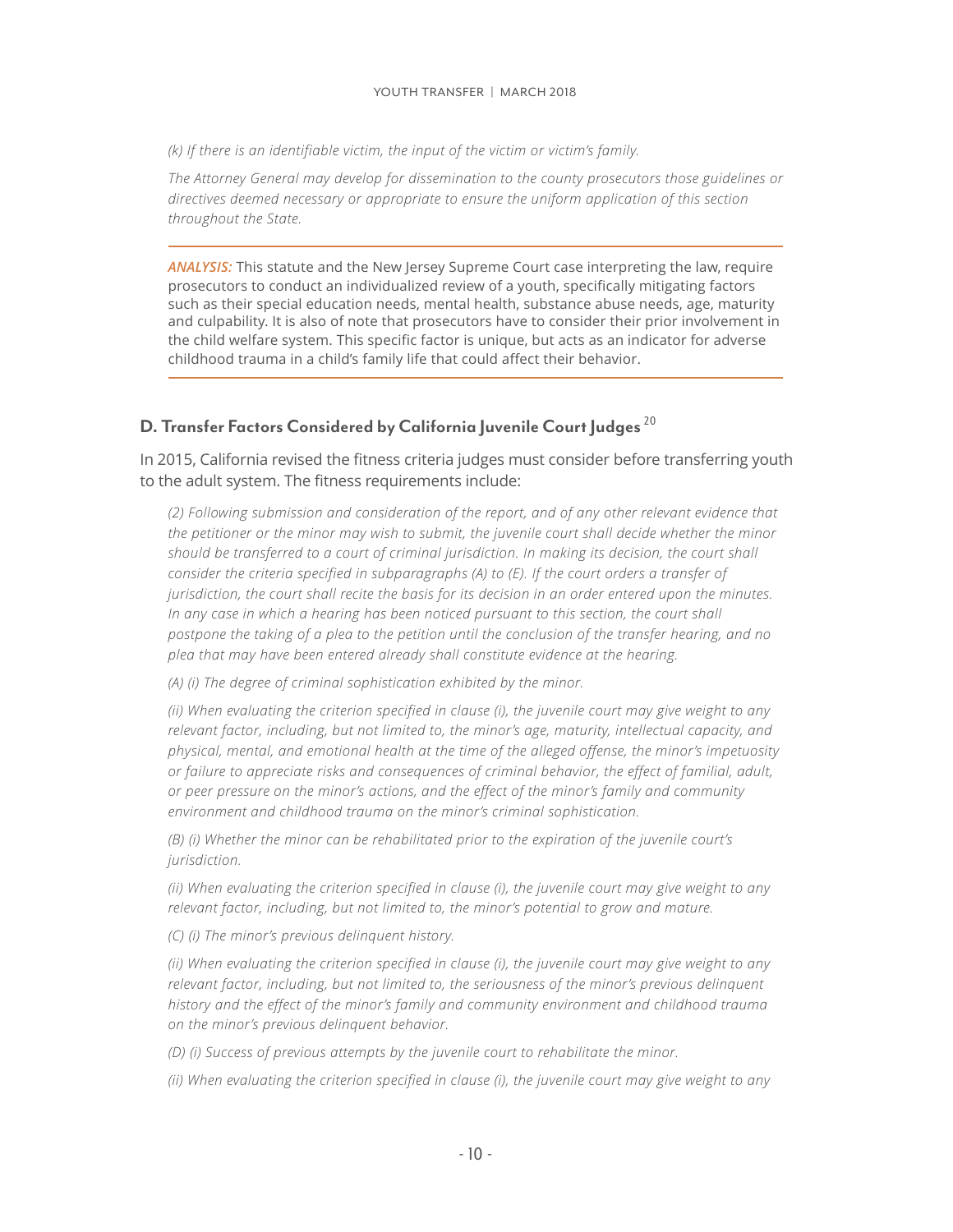*relevant factor, including, but not limited to, the adequacy of the services previously provided to address the minor's needs.* 

*(E) (i) The circumstances and gravity of the offense alleged in the petition to have been committed by the minor.* 

*(ii) When evaluating the criterion specified in clause (i), the juvenile court may give weight to any relevant factor, including but not limited to, the actual behavior of the person, the mental state of the person, the person's degree of involvement in the crime, the level of harm actually caused by the person, and the person's mental and emotional development.*

*ANALYSIS:* California's judicial waiver statute includes a robust list of factors that a judge must consider and then recite their basis for their decision. Judges have discretion in regards to the weight of each factor. Previously, California had a presumptive judicial waiver process that required a judge to presume that a youth is unfit for the juvenile system and that they should transfer the youth unless their defense attorney could prove otherwise. California no longer has presumptive waiver due to the passage of *Proposition 57*.<sup>2</sup> It is critical that judges do not allow their discretion to weigh each factor as they see fit result in the offense itself constantly overriding the individual needs of the youth. The transfer criterion outlined in California's statute are robust, but they are only effective if juvenile court judges apply equal weight to them as they apply to the offense and the juvenile's history.

<span id="page-10-1"></span><span id="page-10-0"></span>

| 2003 | The Prison Rape Elimination Act of 2003 (PREA) is passed, which<br>specifically acknowledges the security challenges of incarcerating youth<br>in adult facilities, citing that juveniles are five times more likely to be<br>victimized in an adult facility than in a juvenile facility.                                                                                                                                                                                                                                                            |
|------|-------------------------------------------------------------------------------------------------------------------------------------------------------------------------------------------------------------------------------------------------------------------------------------------------------------------------------------------------------------------------------------------------------------------------------------------------------------------------------------------------------------------------------------------------------|
| 2012 | Attorney General's National Task Force on Children Exposed to Violence<br>$\bullet$<br>recommends to prosecutors "[w]henever possible, prosecute young<br>offenders in the juvenile justice system instead of transferring their cases<br>to adult courts." The research supporting this recommendation is clear<br>that youth have unique needs that require a specialized justice system<br>equipped to handle those needs.                                                                                                                         |
| 2015 | Nebraska passes comprehensive juvenile justice reforms that included<br>$\bullet$<br>reforms to direct filing youth into the adult system.<br>New Jersey passes S2003/A4299, which creates a list of factors that<br>$\bullet$<br>prosecutors must consider for the purposes of transferring a youth to the<br>adult system. (The following year in In re NH, the New Jersey Supreme<br>Court interprets the new law.)<br>California revises the fitness criteria judges must consider before<br>$\bullet$<br>transferring youth to the adult system. |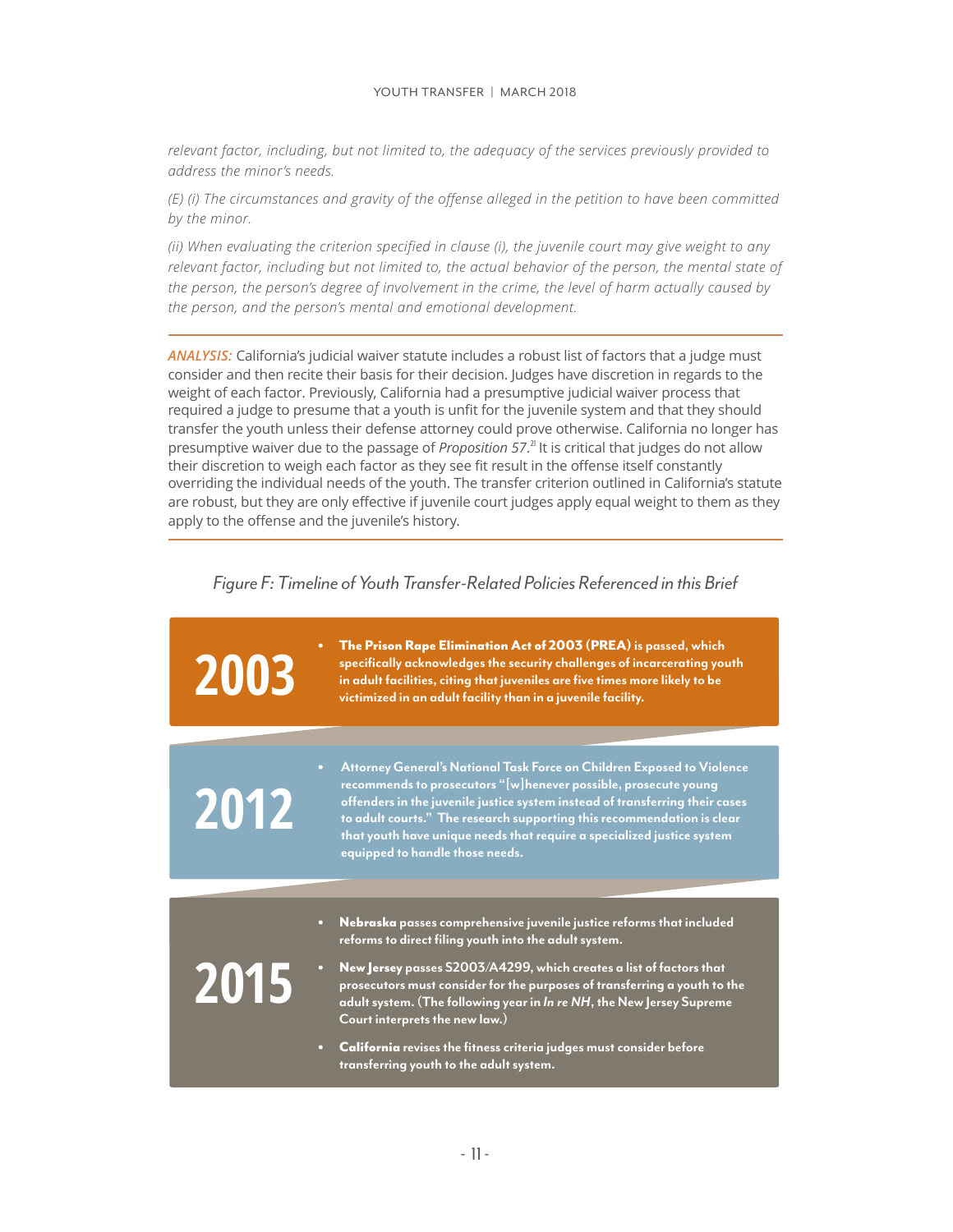# <span id="page-11-0"></span>**3** | POLICY RECOMMENDATIONS

#### <span id="page-11-1"></span>**A. For Prosecutors:**

<span id="page-11-2"></span> In order to limit the collateral consequences of prosecuting youth as adults, prosecutors should adopt the judicial and direct file factors considered in the statutes and guidance highlighted in this brief. Specifically, prosecutors should:

- **1. Consider individual factors** in transfer decisions: *the age, maturity, and sophistication of the youth; the effectiveness of services and dispositional alternatives available in the criminal justice versus the juvenile justice system; any mental, intellectual or physical disabilities of the youth; their familial and community support network; and their history of trauma.*
- **2. Consider systemic factors** like racial and ethnic disparities in transfer decisions as well.
- **3. Document these factors in every case.** When possible, **recruit research assistance** in providing an independent evaluation and data analysis related to outcomes for youth transferred under the criteria.
- **4.** In states with and without prosecutorial direct file, prosecutors have substantial power to **affect positively a young person's future and the public safety of their community** by considering the individual needs of that young person. *While there is not evidence that direct file statutes deter juvenile violent crime, there is evidence that treatment in a developmentally appropriate and evidence-based juvenile justice system is more effective than the adult system, while simultaneously saving states money.* Prosecutors make charging decisions based on the individual facts of each case and defendant, this practice is most critical when deciding whether to transfer a youth to the adult system. Having documented specific and individualized factors will strengthen this practice and further public safety.

#### **B. For Juvenile Court Judges:**

Similarly, juvenile court judges should:

- **1.** If your statute permits, **prioritize and weigh equally individual factors** related to what each youth needs in order to grow into a productive and contributing member of their community.
- **2.** If available, **appoint mitigation specialists or forensic social workers** to review and report on the needs of the youth and evidence-based community treatment programs available to the youth before making the transfer decision.
- **3.** Based on the individual needs of the youth, **consider a continuum of less restrictive options** that will allow the youth to mature in a supportive social environment within their community.
- 4. Finally, **hold not only youth, but programs and placements accountable**  for providing the treatment and support services that they are required to provide. In many states, judges are statutorily required to consider whether a youth has successfully completed programs or placements within the juvenile justice system. *This consideration is often limited to scrutiny of the actions of the youth and not the quality of programming or fidelity to an evidence-based model by adults providing the services.* Judges should consider and hold accountable service providers when deciding why a youth might be successful or unsuccessful in a juvenile justice program.

**Prosecutors and judges have incredible power and discretion to shape the course of a young person's life and promote the safety of their community. It is critical that they utilize this power and discretion in conjunction with evidence-based practices and individualized consideration of rehabilitation.**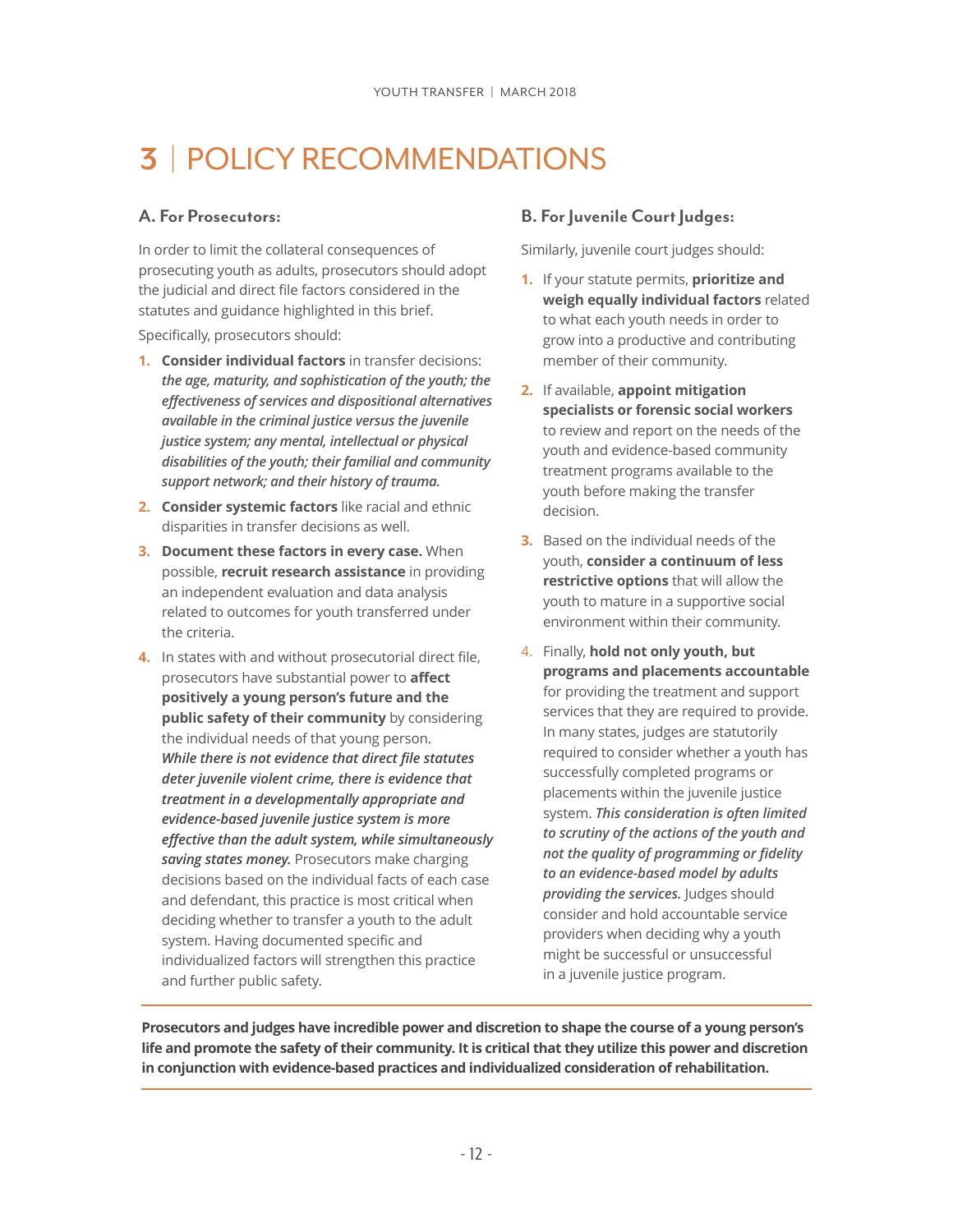## <span id="page-12-0"></span>ENDNOTES

<span id="page-12-1"></span> United States Department of Justice. (2012). Report of the Attorney General's National Task Force on Children Exposed to Violence. **[1](#page-3-3)** Washington, DC. Retrieved from<https://www.justice.gov/defendingchildhood/cev-rpt-full.pdf>

<span id="page-12-2"></span> Meservey, F. & Skowyra, K. (2015). Caring for Youth with Mental Health Needs in the Juvenile Justice System: Improving Knowledge **[2](#page-3-4)** and Skills. National Center for Mental Health and Juvenile Justice. Retrieved from [https://www.ncmhjj.com/wp-content/uploads/](https://www.ncmhjj.com/wp-content/uploads/2015/05/OJJDP-508-050415-FINAL.pdf) [2015/05/OJJDP-508-050415-FINAL.pdf;](https://www.ncmhjj.com/wp-content/uploads/2015/05/OJJDP-508-050415-FINAL.pdf) See Also Scott, E. and Steinberg, L. (2008) Adolescent Development and the Regulation of Youth Crime, The Future of Children: Juvenile Justice, Vol. 18. Num. 2. Available at *[https://ccoso.org/sites/default/files/import/Adol-dev](https://ccoso.org/sites/default/files/import/Adol-dev-and-reg-of-crime.pdf)[and-reg-of-crime.pdf](https://ccoso.org/sites/default/files/import/Adol-dev-and-reg-of-crime.pdf)*

<span id="page-12-3"></span> Bureau of Justice Statistics. Mortality in local jails and state prisons, 2000-2013- statistical tables. Washington, DC: U.S. **[3](#page-3-5)** Department of Justice. Available from *[https://www.bjs.gov/content/pub/pdf/mljsp0013st pdf](https://www.bjs.gov/content/pub/pdf/mljsp0013st.pdf)*

<span id="page-12-4"></span>**[4](#page-3-6)** National Center for Injury Prevention and Control (2014) United States Suicide Injury Deaths and Rates per 100,000 (All Races, Both Sexes, Ages 10 to 17). Center for Disease Control and Prevention. Retrieved from *<https://webappa.cdc.gov/cgi-bin/broker.exe>*

<span id="page-12-5"></span> The number of suicides of juveniles in juvenile custody is about the same as the suicide rate of youth in the general population. **[5](#page-3-7)** Snyder, H. N. (2005). Is suicide more common inside or outside of juvenile facilities?. Lanham: American Correctional Association, Inc. Retrieved from *[http://www.ncjj.org/PDF/Howardpubs/Research\\_Notes\\_2\\_05.pdf](http://www.ncjj.org/PDF/Howardpubs/Research_Notes_2_05.pdf)*

<span id="page-12-6"></span> Bureau of Justice Statistics. (2016). Mortality In local jails, 2000-2014 - Statistical Tables. 28. Retrieved from *[https://www.bjs.gov/](https://www.bjs.gov/content/pub/pdf/mlj0014st.pdf)* **[6](#page-3-8)** *[content/pub/pdf/mlj0014st.pdf](https://www.bjs.gov/content/pub/pdf/mlj0014st.pdf)*

<span id="page-12-7"></span>Prison Rape Elimination Act of 2003 (PREA), 42 U.S.C. §§156016-15609 (2003). **[7](#page-3-9)**

<span id="page-12-8"></span>**[8](#page-4-3)** Redding, R.E. (2010). Juvenile Transfer Laws: An Effective Deterrent to Delinquency? Washington, DC: U.S. Department of Justice. Office of Juvenile Justice and Delinquency Prevention.

<span id="page-12-9"></span> McGowan, A., Hahn, R., Liberman, A., Crosby, A., Fullilove, M., Johnson, R., . . . Stone, G. (2007). Effects on violence of laws and **[9](#page-4-4)** policies facilitating the transfer of juveniles from the juvenile justice system to the adult justice system. American Journal of Preventive Medicine, 32(4), 7-28. doi:10.1016/j.amepre.2006.12.003

<span id="page-12-10"></span> Population Division, U.S. Census Bureau. (August 2017). Child population by race. KIDS COUNT Data Center. Retrieved from *[http://](http://datacenter.kidscount.org/data/tables/103-child-population-by-race#detailed/1/any/false/870,573,869/68,69,67,12,70,66,71,72/424)* **[10](#page-5-3)** *[datacenter.kidscount.org/data/tables/103-child-population-by-race#detailed/1/any/false/870,573,869/68,69,67,12,70,66,71,72/424](http://datacenter.kidscount.org/data/tables/103-child-population-by-race#detailed/1/any/false/870,573,869/68,69,67,12,70,66,71,72/424)*

<span id="page-12-11"></span> Sickmund, M., Sladky, A., and Kang, W. (2017). "Easy Access to Juvenile Court Statistics: 1985-2014." Available at *[http://](http://www.ojjdp.gov/ojstatbb/ezajcs/)* **[11](#page-5-4)** *[www.ojjdp.gov/ojstatbb/ezajcs/](http://www.ojjdp.gov/ojstatbb/ezajcs/)*

<span id="page-12-12"></span> Sickmund, M., Sladky, A., and Kang, W. (2017). "Easy Access to Juvenile Court Statistics: 1985-2014." Available at *[http://](http://www.ojjdp.gov/ojstatbb/ezajcs/)* **[12](#page-5-5)** *[www.ojjdp.gov/ojstatbb/ezajcs/](http://www.ojjdp.gov/ojstatbb/ezajcs/)*

<span id="page-12-13"></span>Missouri Juvenile & Family Division. (2017). 2016 annual report. Retrieved from *<https://www.courts.mo.gov/file.jsp?id=40673>* **[13](#page-5-6)**

#### <span id="page-12-14"></span>Id. at 43. **[14](#page-5-7)**

<span id="page-12-15"></span>[15](#page-6-1) Ridolfi, L., Washburg, M., & Guzman, F., (2016) The Prosecution of Youth as Adults: A County-Level Analysis of Prosecutorial Direct File in California and Its Disparate Impact on Youth of Color. Retrieved from *[http://www.cjcj.org/uploads/cjcj/documents/](http://www.cjcj.org/uploads/cjcj/documents/the_prosecution_of_youth_as_adults.pdf) [the\\_prosecution\\_of\\_youth\\_as\\_adults.pdf](http://www.cjcj.org/uploads/cjcj/documents/the_prosecution_of_youth_as_adults.pdf)*

<span id="page-12-16"></span> The Florida Legislature, Office of Program Policy Analysis & Government Accountability (March 2017). Direct File of Children to **[16](#page-6-2)** Adult Court Is Decreasing; Better Data Needed to Assess Sanctions (Report No. 17-06). Retrieved from *[http://www.oppaga.state.fl.us/](http://www.oppaga.state.fl.us/MonitorDocs/Reports/pdf/1706rpt.pdf) [MonitorDocs/Reports/pdf/1706rpt.pdf](http://www.oppaga.state.fl.us/MonitorDocs/Reports/pdf/1706rpt.pdf)*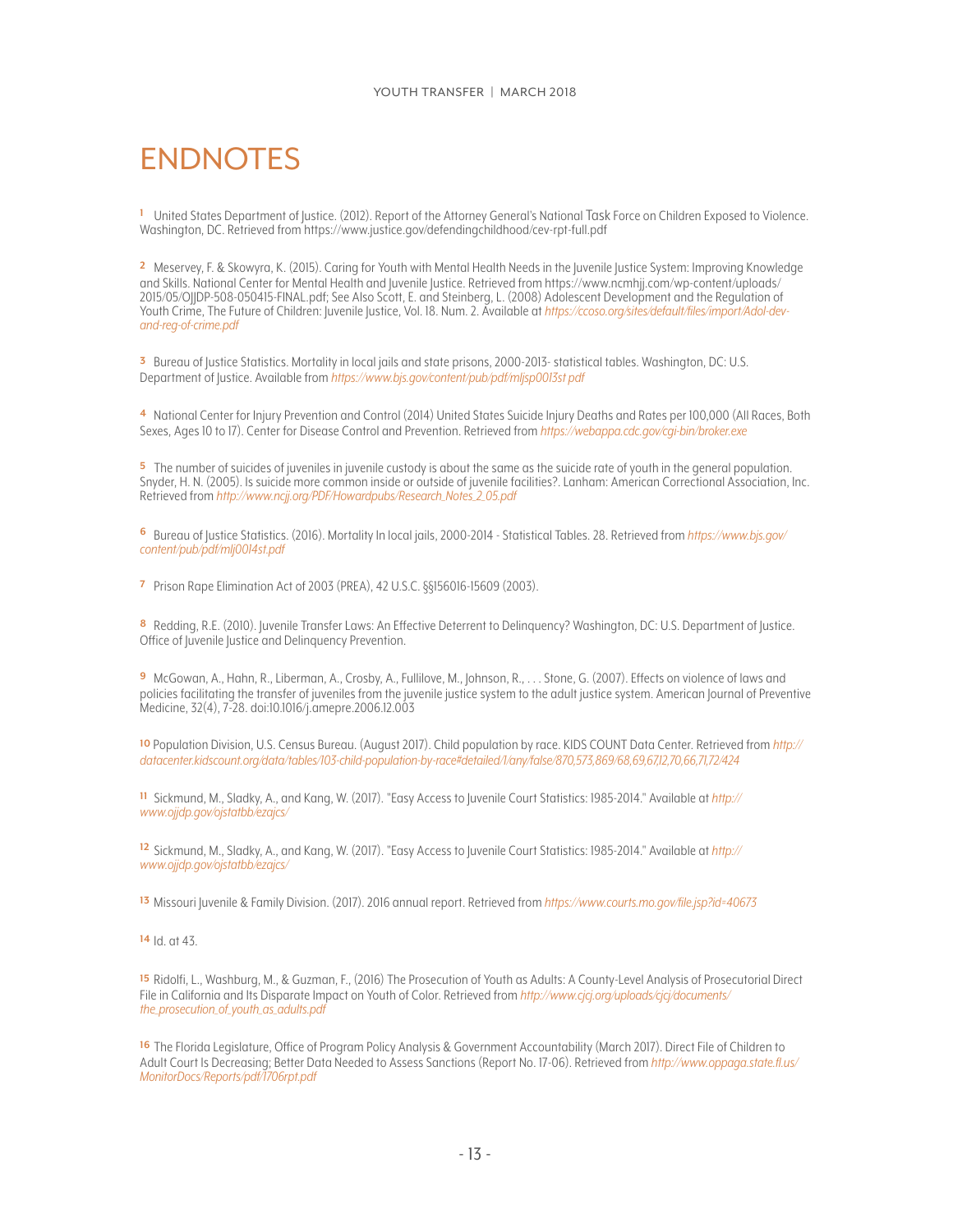#### YOUTH TRANSFER | MARCH 2018

<span id="page-13-0"></span>[17](#page-6-3) Population Division, U.S. Census Bureau. (August 2017). Arizona child population by race. KIDS COUNT Data Center. Available at *[http://datacenter.kidscount.org/data/tables/103-child-population-by-race#detailed/2/4/false/](http://datacenter.kidscount.org/data/tables/103-child-population-by-race#detailed/2/4/false/870,573,869,36,868/68,69,67,12,70,66,71,72/423,424) [870,573,869,36,868/68,69,67,12,70,66,71,72/423,424](http://datacenter.kidscount.org/data/tables/103-child-population-by-race#detailed/2/4/false/870,573,869,36,868/68,69,67,12,70,66,71,72/423,424)*

<span id="page-13-1"></span> Offices of the United States Attorneys. Criminal Resource Manual 57. Step 5- Prepare Memorandum in Support of a Motion to **[18](#page-7-3)** Transfer a Juvenile to Adult Status. Retrieved from *[https://www.justice.gov/usam/criminal-resource-manual-57-step-5-prepare](https://www.justice.gov/usam/criminal-resource-manual-57-step-5-prepare-memorandum-support-motion-transfer-juvenile-adult)[memorandum-support-motion-transfer-juvenile-adult](https://www.justice.gov/usam/criminal-resource-manual-57-step-5-prepare-memorandum-support-motion-transfer-juvenile-adult)*

<span id="page-13-2"></span><sup>[19](#page-7-4)</sup> Nebraska Revised Statute § 43-276.

<span id="page-13-3"></span> CA Welfare and Institutions Code § 707 *[https://leginfo.legislature.ca.gov/faces/codes\\_displaySection.xhtml?](https://leginfo.legislature.ca.gov/faces/codes_displaySection.xhtml?lawCode=WIC§ionNum=707)* **[20](#page-9-1)** *[lawCode=WIC&sectionNum=707](https://leginfo.legislature.ca.gov/faces/codes_displaySection.xhtml?lawCode=WIC§ionNum=707)*.

<span id="page-13-4"></span>[21](#page-10-1) Kenny, T. (2017). Juvenile Law: Implementation of Proposition 57, the Public Safety and Rehabilitation Act of 2016. Retrieved from *<http://www.courts.ca.gov/documents/W17-02.pdf>*; See also Section 707 of the Welfare and Institution Code *[https://](https://leginfo.legislature.ca.gov/faces/codes_displaySection.xhtml?lawCode=WIC§ionNum=707) [leginfo.legislature.ca.gov/faces/codes\\_displaySection.xhtml?lawCode=WIC&sectionNum=707](https://leginfo.legislature.ca.gov/faces/codes_displaySection.xhtml?lawCode=WIC§ionNum=707)*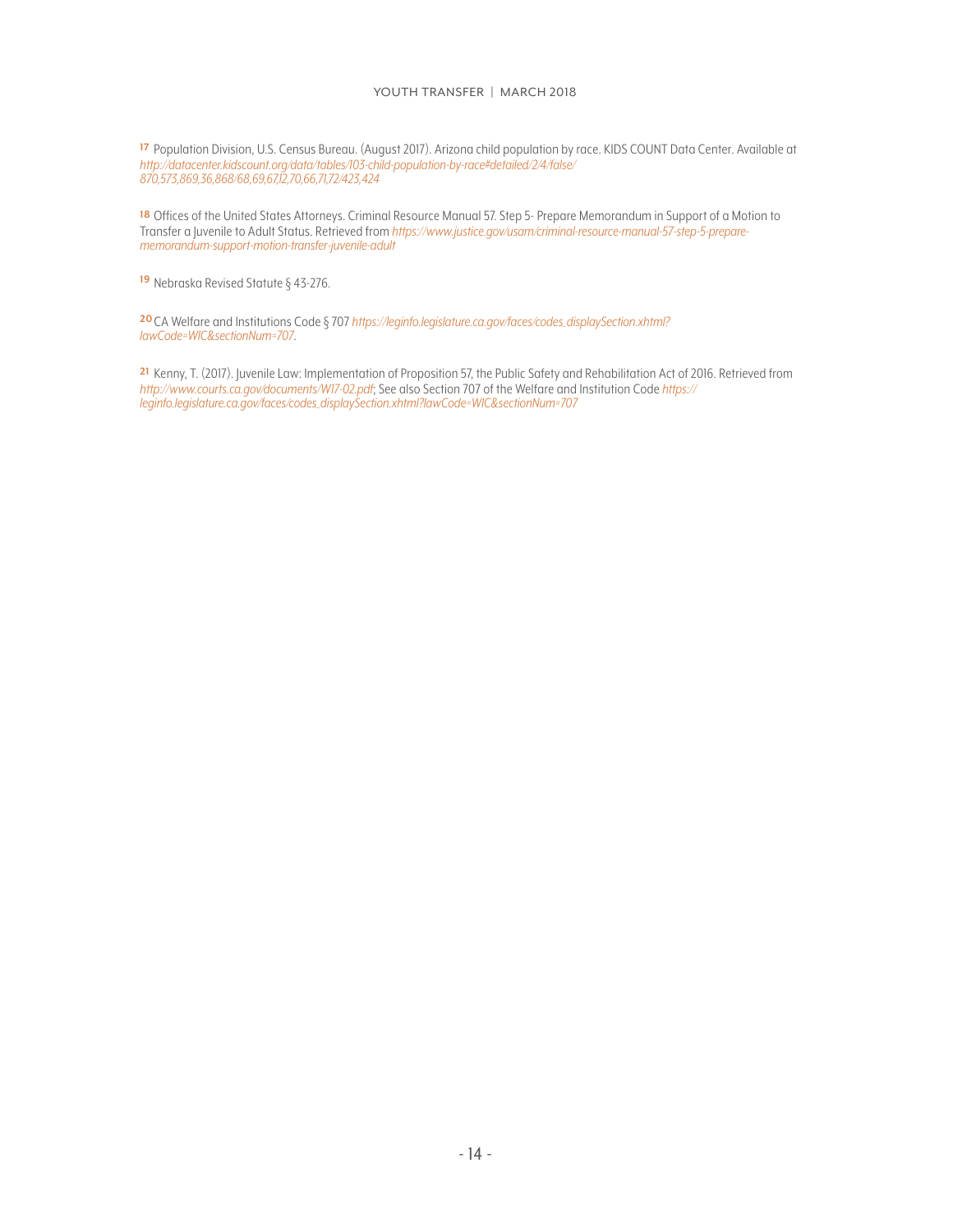#### ACKNOWLEDGEMENTS

Author: Jeree Thomas, *Policy Director at the Campaign for Youth Justice*

Research & Writing Assistants: Hayley Carlisle and Kenya Roy

Campaign for Youth Justice Staff: Marcy Mistrett, Brian Evans, Aprill Turner, Rachel Kenderdine, Rachel Marshall, Alyssa Swearingen, Harmeet Kamboj CFYJ also thanks our Board of Directors and Spokespeople.

Design: Julie Holman Design

Copy Editing: Bonnie Newman Davis

CFYJ would like to thank the Foundations who supported this report:

The Andrus Fund, Annie E. Casey Foundation, The Herb Block Foundation, The Open Society Foundation, The Park Foundation, The Public Welfare Foundation, Tow Foundation.

#### Suggested Citation for this Report:

Thomas, J.M. (2018). *Youth Transfer: The Importance of Individualized Factor Review,* Washington, DC: Campaign for Youth Justice.